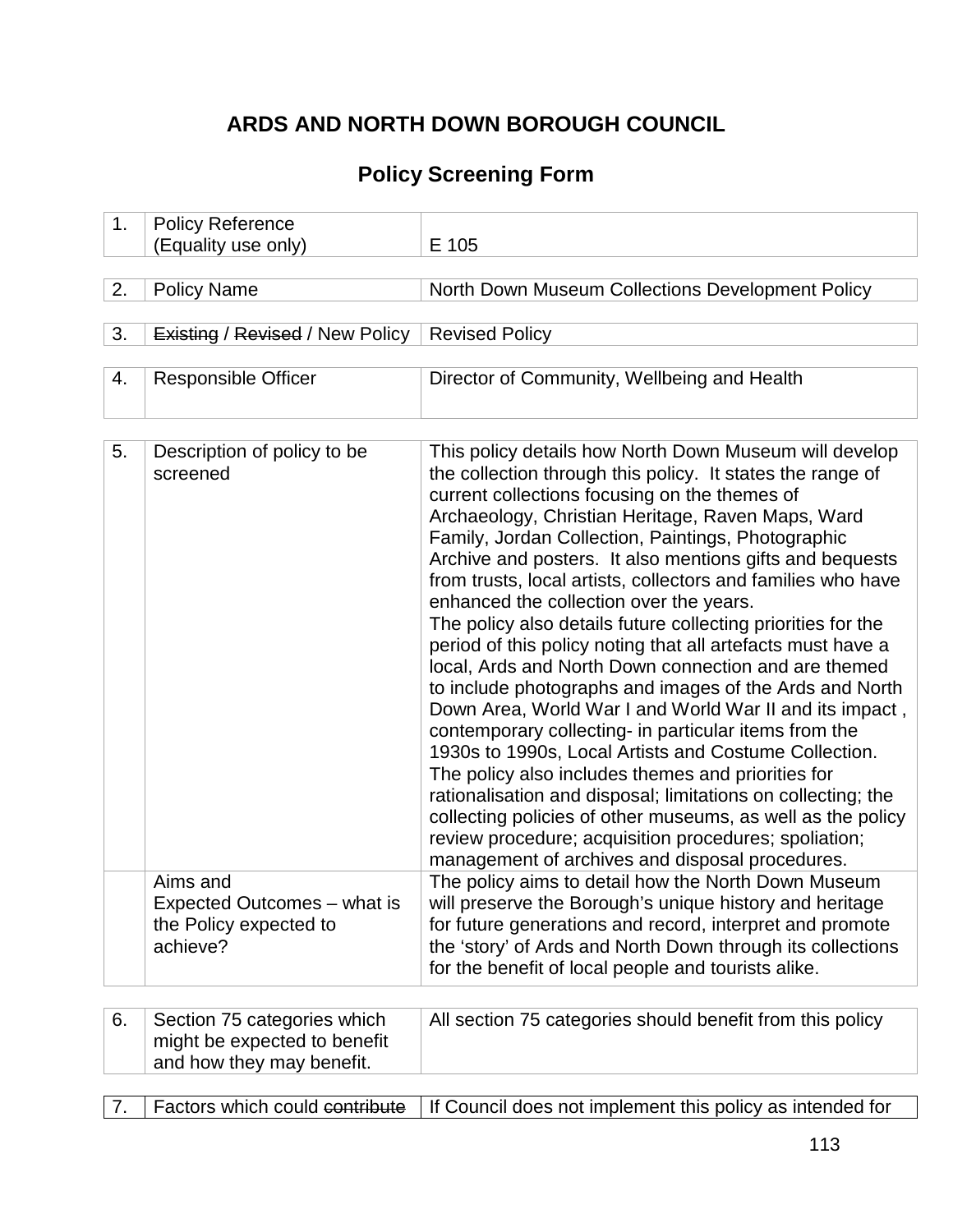| to / detract from the intended | any reason. |
|--------------------------------|-------------|
| aims / outcomes of the Policy  |             |
| when being implemented         |             |

| 8. | The main stakeholders on whom        | The Council, existing employees, potential            |
|----|--------------------------------------|-------------------------------------------------------|
|    | the policy will impact. For example, | employees, residents, visitors to the Borough,        |
|    | <b>Employees, Potential Service</b>  | hirers/users of the Museum, users and potential users |
|    | <b>Users and Community Groups</b>    | and potential users of the Museum.                    |
|    | Consider the internal and external   |                                                       |
|    | impacts (either actual or potential) |                                                       |
|    | and comment, or list, information    |                                                       |
|    | where appropriate                    |                                                       |

| 9.                                    | Please provide details of other policies which have a bearing on this one. |                             |  |
|---------------------------------------|----------------------------------------------------------------------------|-----------------------------|--|
|                                       | E 15 Ards and North Down Borough Council -<br>Owned by:                    |                             |  |
|                                       | Corporate Plan                                                             | Ards and North Down Borough |  |
|                                       | E 103 North Down Museum Documentation Policy                               | Council                     |  |
|                                       | Statement                                                                  |                             |  |
| E 104 North Down Museum Access Policy |                                                                            |                             |  |
|                                       | <b>Statement</b>                                                           |                             |  |

| 10. | Available evidence (quantitative and qualitative) considered as important to encourage<br>completion in relation to: |                                                                                                        |  |
|-----|----------------------------------------------------------------------------------------------------------------------|--------------------------------------------------------------------------------------------------------|--|
|     | <b>Religious Belief</b>                                                                                              | This policy is in relation to the range of collections the museum                                      |  |
|     | <b>Political Opinion</b>                                                                                             | holds and will be responsible for over the period of the policy.                                       |  |
|     | <b>Racial Group</b>                                                                                                  | The exhibits are required to be representative of the area and                                         |  |
|     | Age                                                                                                                  | will cover a broad range of topics to ensure they are of potential                                     |  |
|     | <b>Marital Status</b>                                                                                                | interest to a broad range of visitors locally and from outside the                                     |  |
|     | Sexual orientation                                                                                                   | Borough.                                                                                               |  |
|     | Men & Women                                                                                                          | The policy will make each exhibition accessible taking into                                            |  |
|     | generally                                                                                                            | account the area, subject matter, context and availability of                                          |  |
|     | <b>Disability</b>                                                                                                    | items and relevant information.                                                                        |  |
|     | Dependents                                                                                                           | Exhibitions will use a range of mediums to enable all visitors to<br>access the information available. |  |

| 11. | Based on data previously provided what are the needs, experiences and priorities for each |                                                                                                                                                                                                                |  |
|-----|-------------------------------------------------------------------------------------------|----------------------------------------------------------------------------------------------------------------------------------------------------------------------------------------------------------------|--|
|     | of the following categories, in relation to this policy/decision?                         |                                                                                                                                                                                                                |  |
|     | <b>Religious Belief</b>                                                                   | This policy is in relation to the range of collections the museum                                                                                                                                              |  |
|     | <b>Political Opinion</b>                                                                  | holds and will be responsible for over the period of the policy.                                                                                                                                               |  |
|     | <b>Racial Group</b>                                                                       | Some Section 75 data is collected in relation to visitors to the<br>exhibitions and all comments and complaints are monitored.                                                                                 |  |
|     | Age                                                                                       |                                                                                                                                                                                                                |  |
|     | <b>Marital Status</b>                                                                     | The museum exhibits are determined on a range of factors                                                                                                                                                       |  |
|     | Sexual orientation                                                                        | including timelines of history, local and current events, and<br>where the museum has control, they ensure exhibits have the<br>breadth of historical context explained in advertising and in the<br>displays. |  |
|     | Men & Women                                                                               |                                                                                                                                                                                                                |  |
|     | generally                                                                                 |                                                                                                                                                                                                                |  |
|     | <b>Disability</b>                                                                         |                                                                                                                                                                                                                |  |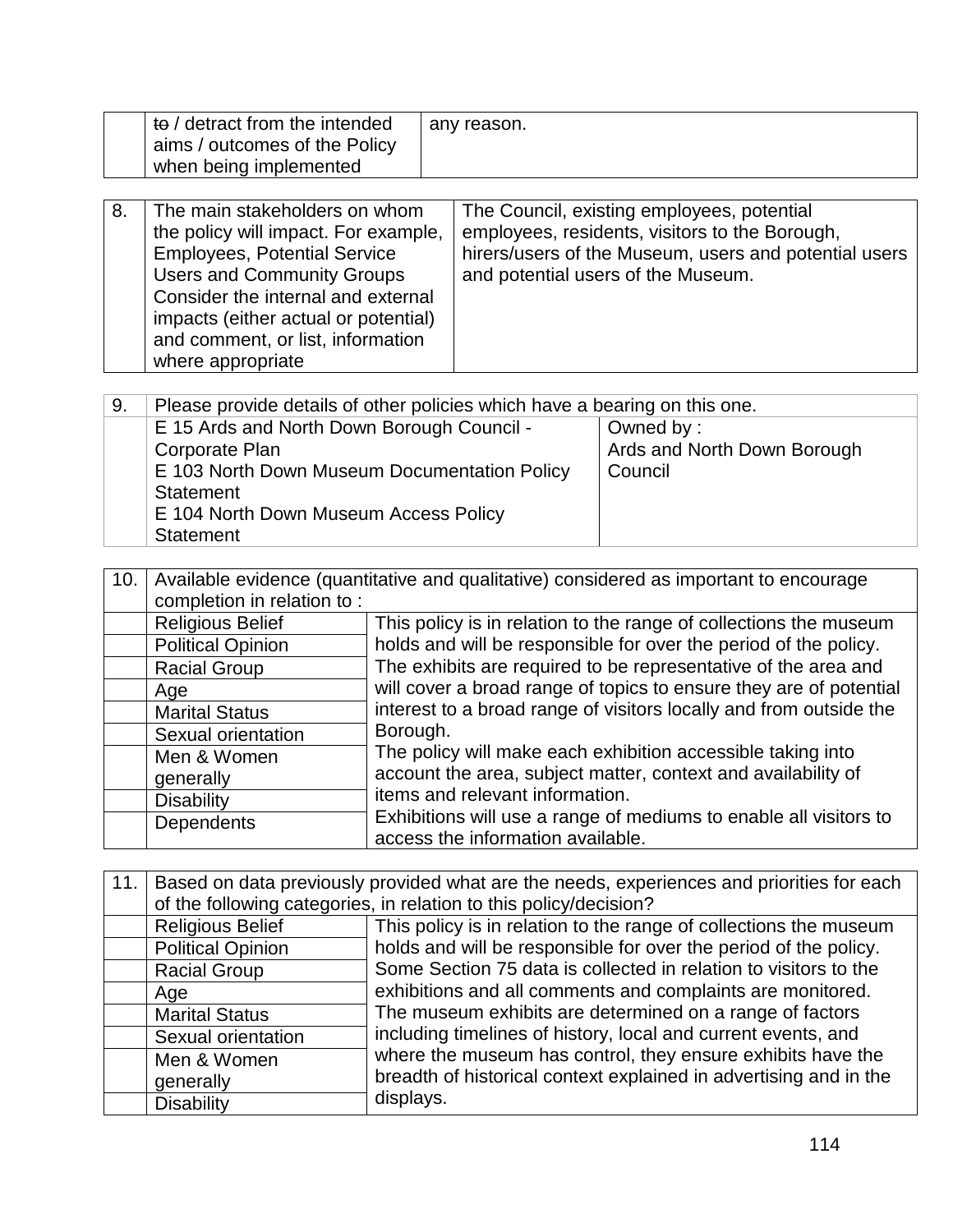| Dependents |
|------------|
|------------|

### **Does this Policy require an Equality Impact Assessment?**

| What is the likely impact on equality of opportunity for each of the Section 75 categories? |                                            |                  |
|---------------------------------------------------------------------------------------------|--------------------------------------------|------------------|
|                                                                                             | Detail of Impact                           | Level of Impact  |
|                                                                                             |                                            | Minor/Major/None |
| <b>Religious Belief</b>                                                                     | The range of exhibitions are based on      | Minor            |
| <b>Political Opinion</b>                                                                    | exhibits requested, availability           |                  |
| <b>Racial Group</b>                                                                         | regionally and nationally, local interest, |                  |
| Age                                                                                         | relevant events and availability of        |                  |
| <b>Marital Status</b>                                                                       | artefacts etc.                             |                  |
| Sexual orientation                                                                          | An exhibit may not be considered a         |                  |
| Men & Women                                                                                 | shared experience but all are based on     |                  |
| generally                                                                                   | evidence and meeting learning and          |                  |
| <b>Disability</b>                                                                           | factual experiences.                       |                  |
| <b>Dependents</b>                                                                           |                                            |                  |

| 2.<br>Are there opportunities to better promote equality of opportunity for people within the<br>Section 75 equality categories? |                          |                                                        |                                                         |
|----------------------------------------------------------------------------------------------------------------------------------|--------------------------|--------------------------------------------------------|---------------------------------------------------------|
|                                                                                                                                  |                          | If "Yes", provide details                              | If "No", provide details                                |
|                                                                                                                                  | <b>Religious Belief</b>  | No as the collections are appropriate to availability, |                                                         |
|                                                                                                                                  | <b>Political Opinion</b> |                                                        | current and regional interests and are cognisant of the |
|                                                                                                                                  | <b>Racial Group</b>      | resident and visiting populations and current events.  |                                                         |
|                                                                                                                                  | Age                      |                                                        |                                                         |
|                                                                                                                                  | <b>Marital Status</b>    |                                                        |                                                         |
|                                                                                                                                  | Sexual orientation       |                                                        |                                                         |
|                                                                                                                                  | Men & Women generally    |                                                        |                                                         |
|                                                                                                                                  | <b>Disability</b>        |                                                        |                                                         |
|                                                                                                                                  | <b>Dependents</b>        |                                                        |                                                         |

| 3.                | To what extent is the Policy likely to impact on Good Relations between people of different<br>religious belief, political opinion or racial group? |                 |                                                           |
|-------------------|-----------------------------------------------------------------------------------------------------------------------------------------------------|-----------------|-----------------------------------------------------------|
| Details of Impact |                                                                                                                                                     | Level of Impact |                                                           |
|                   |                                                                                                                                                     |                 | Minor/Major/None                                          |
|                   | <b>Religious Belief</b>                                                                                                                             |                 | Minor. This policy will, where appropriate aim to promote |
|                   | <b>Political Opinion</b>                                                                                                                            | good relations. |                                                           |
|                   | <b>Racial Group</b>                                                                                                                                 |                 |                                                           |

| -4. | Are there opportunities to better promote Good Relations between people of different<br>religious belief, political opinion or racial group? |                                                                 |  |
|-----|----------------------------------------------------------------------------------------------------------------------------------------------|-----------------------------------------------------------------|--|
|     | If "Yes" provide details<br>If "No" provide details                                                                                          |                                                                 |  |
|     | <b>Religious Belief</b>                                                                                                                      | No as the current policy does aim to promote good<br>relations. |  |
|     | <b>Political Opinion</b>                                                                                                                     |                                                                 |  |
|     | <b>Racial Group</b>                                                                                                                          |                                                                 |  |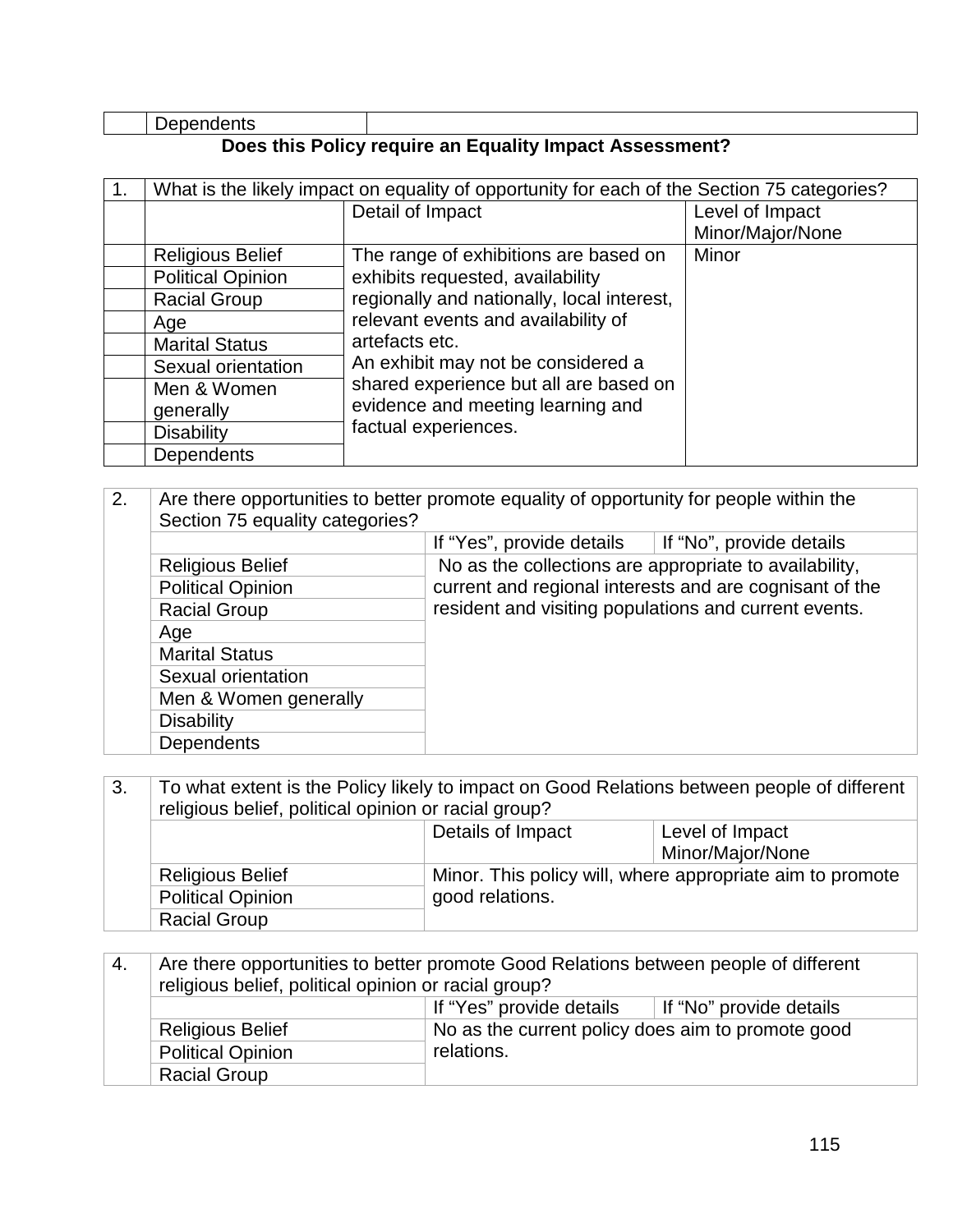# Additional Considerations

| Multiple Identity<br>Considerations                                                                                                                                        | Details of Impact or potential impact (Positive/Negative)                                                                                                                                                                 |
|----------------------------------------------------------------------------------------------------------------------------------------------------------------------------|---------------------------------------------------------------------------------------------------------------------------------------------------------------------------------------------------------------------------|
| Are there any potential impacts<br>of the policy decision on<br>people with multiple identities?<br>(e.g. disabled minority ethnic<br>persons)                             | This Policy will impact on a broad range of individuals<br>with many multiple dimensions.<br>Their needs are anticipated based on good practice and<br>past requested reasonable adjustments, comments and<br>complaints. |
| Where appropriate provide<br>details of data on the impact of<br>the policy on people with<br>multiple identities.<br>Specify relevant Section 75<br>categories concerned. |                                                                                                                                                                                                                           |

# **Disability Discrimination Order (NI) 2006**

| Does this proposed policy<br>provide an opportunity to:                                                                                                               | Yes / No | Explain your reasoning:                                                                                                                                                                                                                                                                                                                                                                       |
|-----------------------------------------------------------------------------------------------------------------------------------------------------------------------|----------|-----------------------------------------------------------------------------------------------------------------------------------------------------------------------------------------------------------------------------------------------------------------------------------------------------------------------------------------------------------------------------------------------|
| better promote positive<br>$\blacksquare$<br>attitudes towards disabled<br>people<br>increase participation by<br>$\blacksquare$<br>disabled people in public<br>life | Yes      | This policy ensures that a broad range of<br>advertising methods are used to market<br>the exhibitions and access to them.<br>Reasonable adjustments are considered in<br>all elements of enacting this policy.<br>The museum staff will take into<br>consideration a variety of means of<br>interpretation to ensure engagement with a<br>broad range of visitors and potential<br>visitors. |

## **Monitoring Arrangements**

Section 75 places a requirement on the Council to have equality monitoring arrangements in place in order to assess the impact of policies and services, help identify barriers to fair participation and to better promote equality of opportunity.

| Outline what data you could<br>Section 75 data where appropriate on visitors to range of<br>collect in the future in order to<br>methods of engagement and reasonable adjustments<br>monitor the impact of this<br>requested and put in place.<br>policy / decision on equality,<br>Range of exhibits and targeted attendance if identified.<br>good relations and disability |
|-------------------------------------------------------------------------------------------------------------------------------------------------------------------------------------------------------------------------------------------------------------------------------------------------------------------------------------------------------------------------------|
| duties                                                                                                                                                                                                                                                                                                                                                                        |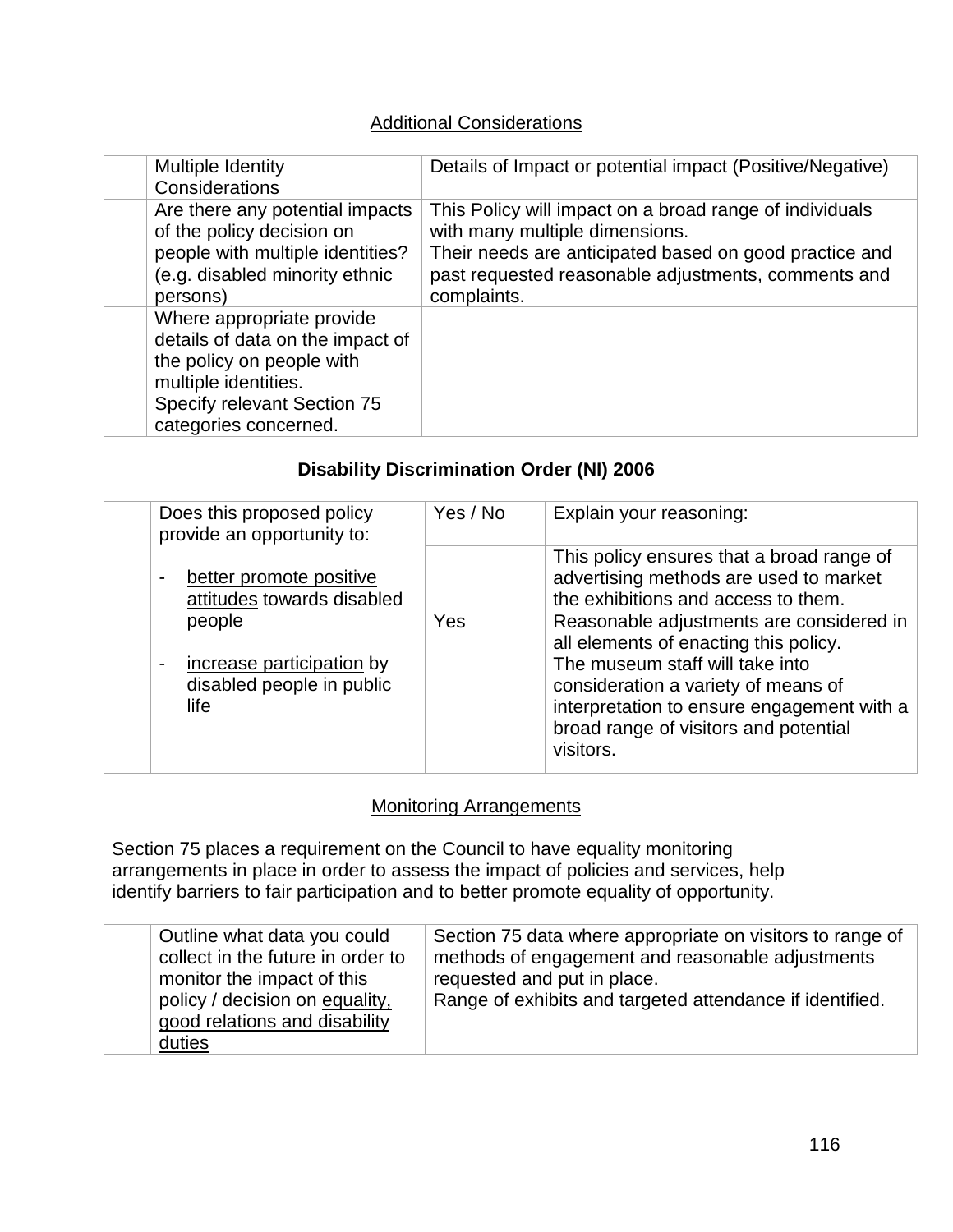## Consideration of Human Rights

The Human Rights Act 1998 brings the European Convention on Human Rights (ECHR) into UK and, therefore, Northern Ireland. Indicate below any potential *adverse impacts* that the policy / decision may have in relation to human rights issues

| <b>Right to Life</b>                         | Article 2  |  |
|----------------------------------------------|------------|--|
| Prohibition to torture, inhuman or degrading | Article 3  |  |
| treatment                                    |            |  |
| Prohibition of slavery and forced labour     | Article 4  |  |
| <b>Right to Liberty and Security</b>         | Article 5  |  |
| Right to a Fair and Public Trial             | Article 6  |  |
| Right to no punishment without due legal     | Article 7  |  |
| process                                      |            |  |
| Right to respect for private and family      | Article 8  |  |
| life, home and correspondence                |            |  |
| Right to freedom of thought, conscience and  | Article 9  |  |
| religion                                     |            |  |
| Right to freedom of Expression               | Article 10 |  |
| Right to freedom of peaceful assembly and    | Article 11 |  |
| association                                  |            |  |
| Right to marry and found a family            | Article 12 |  |
| The prohibition on discrimination            | Article 14 |  |
| Protection of property and enjoyment of      | Protocol 1 |  |
| possessions                                  | Article 1  |  |
| Right to education                           | Protocol 1 |  |
|                                              | Article 2  |  |
| Right to free and secret election            | Protocol 1 |  |
|                                              | Article 3  |  |

| Please explain any adverse<br>impacts on human rights that<br>you have identified?                         |  |
|------------------------------------------------------------------------------------------------------------|--|
| Please indicate any ways in<br>which you consider the policy<br>positively promotes Human<br><b>Rights</b> |  |

I can confirm that the proposed policy / decision have been screened for:-

| Equality of opportunity and good relations |
|--------------------------------------------|
| Disabilities duties; and                   |
| Human rights issues                        |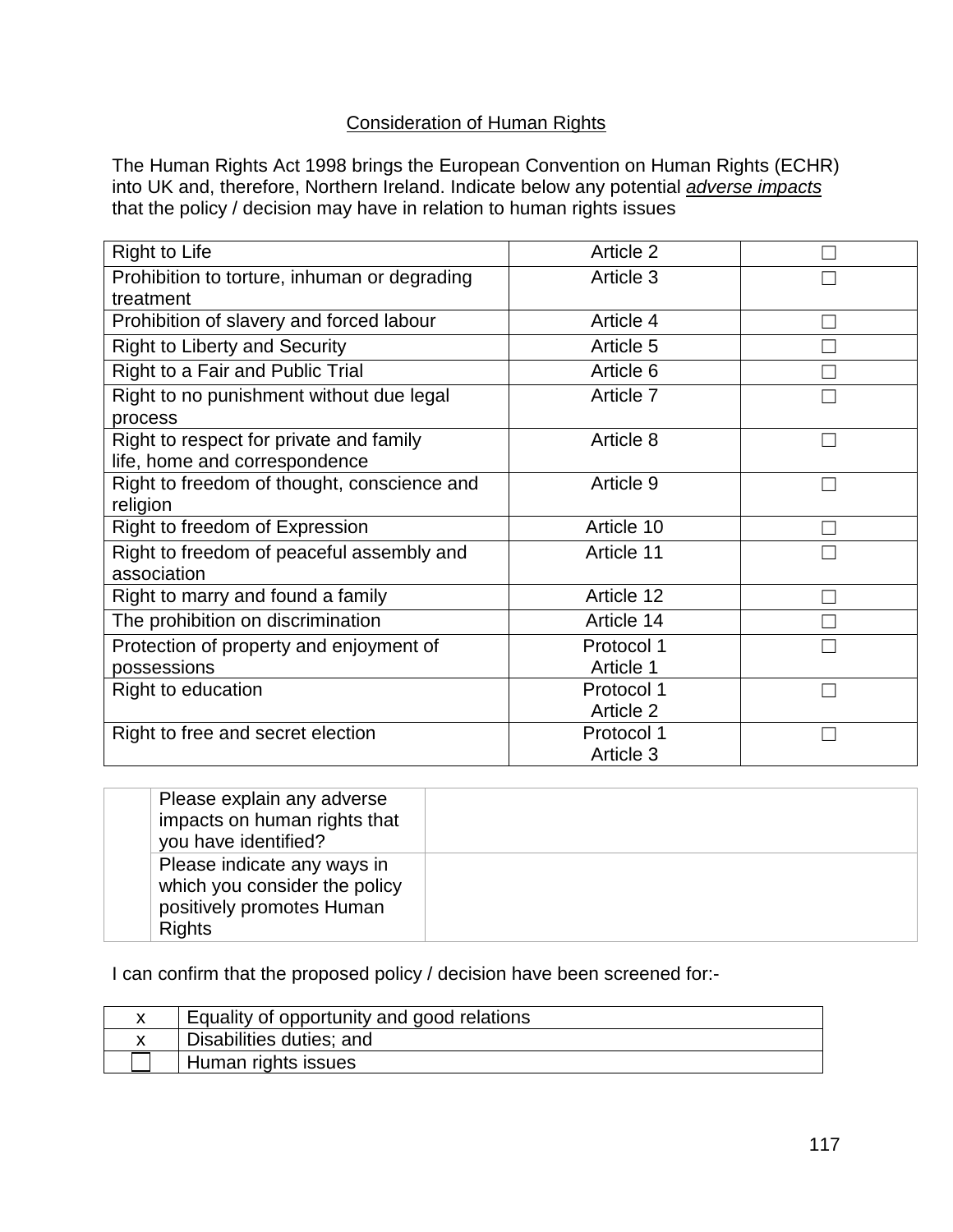On the basis of the answers to the screening questions, I recommend that this policy / decision is:-

| X. | Screened Out – No EQIA necessary (no impacts)     |
|----|---------------------------------------------------|
|    | Screened Out - Mitigating Actions (minor impacts) |
|    | Screened In - Necessary to conduct a full EQIA    |
|    | Please detail actions to be taken:                |
|    |                                                   |
|    |                                                   |

Screening assessment completed by:-

Name: Heather McGuicken Title: Museum Manager Date: 24 February 2017 Signature:

Director/Head of Service decision approved by:

Name: Jan Nixey Title: Head of Community and Culture Date: 24 February 2017 Title: Date: Signature:

#### If an Equality Impact Assessment is required

| <b>Priority Rating for</b>                                 | <b>Priority Criterion</b>                               | Rating |
|------------------------------------------------------------|---------------------------------------------------------|--------|
| <b>Timetabling an Equality</b><br>Impact Assessment. (1-3) | Effect on equality of opportunity and good<br>relations |        |
|                                                            | Social need                                             |        |
|                                                            | Effect on people's daily lives                          |        |
|                                                            | Relevance to a public authority's functions             |        |

| Is this Policy Affected by |  |
|----------------------------|--|
| Timetables established by  |  |
| other relevant Public      |  |
| Authorities?               |  |

| <b>Monitoring Recommendation</b>  |  |
|-----------------------------------|--|
| <b>Approval and Authorisation</b> |  |